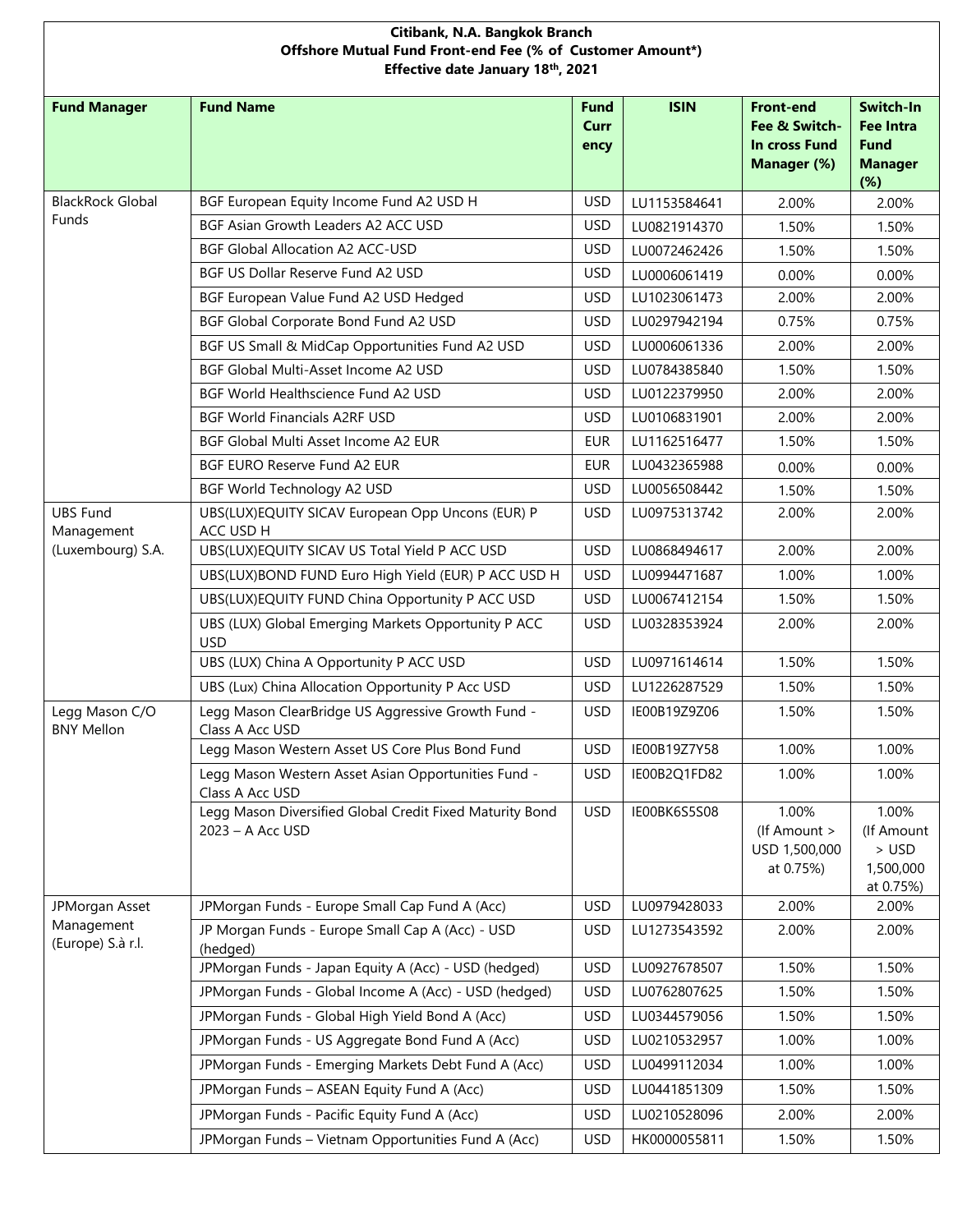|                                             | JPMorgan Funds - China Pioneer A-Share Fund A (Acc) -                      | <b>USD</b> | HK0000055621 | 1.50%                      | 1.50%                           |
|---------------------------------------------|----------------------------------------------------------------------------|------------|--------------|----------------------------|---------------------------------|
|                                             | <b>USD</b><br>JPMorgan Funds - Global Healthcare Fund A (Acc) - USD        | <b>USD</b> | LU0432979614 | 1.50%                      | 1.50%                           |
|                                             | JPMorgan Funds - US Technology Fund A (Acc) - USD                          | <b>USD</b> | LU0210536867 | 1.50%                      | 1.50%                           |
| <b>Invesco Asset</b><br>Management Ltd.     | INVESCO PAN EUROPEAN HIGH INCOME FUND A-<br>ACCUMULATION-USD(H)            | <b>USD</b> | LU1075211430 | 2.00%                      | 1.00%                           |
|                                             | INVESCO CONTINENTAL EUROPEAN SMALL CAP EQUITY<br>A-ACC USD(H)              | <b>USD</b> | IE00BQ70TL81 | 1.50%                      | 1.00%                           |
|                                             | INVESCO GLOBAL BOND FUND A-ACCUMULATION-USD                                | <b>USD</b> | LU0113592215 | 1.00%                      | 1.00%                           |
|                                             | INVESCO ASIAN EQUITY FUND A-AD USD                                         | <b>USD</b> | IE0030381945 | 1.00%                      | 1.00%                           |
|                                             | INVESCO GLOBAL LEISURE FUND A - ACCUMULATION -<br><b>USD</b>               | <b>USD</b> | LU0052864419 | 1.25%                      | 1.00%                           |
|                                             | INVESCO CONTINENTAL EUROPEAN SMALL CAP EQUITY<br>FUND A EUR AD SHARE - EUR | <b>EUR</b> | IE00BWV0GH19 | 1.50%                      | 1.00%                           |
| PIMCO Global                                | PIMCO GIS Income Fund - Class E Acc USD                                    | <b>USD</b> | IE00B7KFL990 | 1.00%                      | 1.00%                           |
| Advisors (Ireland)<br>Limited               | PIMCO GIS Global Bond Fund - Class E Acc USD                               | <b>USD</b> | IE00B11XZ210 | 0.75%                      | 0.75%                           |
|                                             | PIMCO GIS Global High Yield - Class E Acc USD                              | <b>USD</b> | IE00B1D7YM41 | 1.50%                      | 1.00%                           |
|                                             | PIMCO GIS Diversified Income Fund - Class E Acc USD                        | <b>USD</b> | IE00B1D7YK27 | 1.00%                      | 1.00%                           |
| AllianceBernstein                           | AB Emerging Markets Multi Asset Portfolio - Class A USD                    | <b>USD</b> | LU0633140560 | 1.50%                      | 1.50%                           |
| (Luxembourg) S.à r.l.                       | AB Low Volatility Equity Portfolio USD - Class A USD                       | <b>USD</b> | LU0861579265 | 1.50%                      | 1.50%                           |
|                                             | AB American Income Portfolio - Class A2 USD                                | <b>USD</b> | LU0095030564 | 1.00%                      | 1.00%                           |
|                                             | AB Global High Yield Portfolio - Class A2 USD                              | <b>USD</b> | LU0102830865 | 1.50%                      | 1.50%                           |
|                                             | AB SICAV I - Low Volatility Equity Portfolio A EUR H Acc                   | <b>EUR</b> | LU0861579778 | 1.50%                      | 1.50%                           |
|                                             | AB European Equity Portfolio A USD H                                       | <b>USD</b> | LU1035777561 | 2.00%                      | 2.00%                           |
|                                             | AB European Equity Portfolio A EUR                                         | EUR        | LU0124675678 | 2.00%                      | 2.00%                           |
|                                             | AB Mortgage Income Portfolio A2 USD                                        | <b>USD</b> | LU1021288185 | 1.00%                      | 1.00%                           |
|                                             | AB American Growth Portfolio A USD                                         | <b>USD</b> | LU0079474960 | 1.50%                      | 1.50%                           |
|                                             | AB Low Volatility Total Return Equity Portfolio A USD                      | <b>USD</b> | LU1934455194 | 1.00%                      | 1.00%                           |
|                                             | AB Sustainable Global Thematic Portfolio A USD                             | <b>USD</b> | LU0069063385 | 1.50%                      | 1.50%                           |
| Schroder Investment                         | Schroder ISF US Small & Mid-Cap Equity                                     | <b>USD</b> | LU0205193047 | 1.50%                      | 1.00%                           |
| Management                                  | Schroder ISF Japanese Opportunities Fund                                   | <b>USD</b> | LU0943300680 | 1.50%                      | 1.00%                           |
| (Singapore) Limited                         | Schroder ISF Asian Equity Yield                                            | <b>USD</b> | LU0188438112 | 2.00%                      | 1.00%                           |
|                                             | Schroder Asian Income USD (Hedged) Acc                                     | <b>USD</b> | SG9999016844 | 1.50%                      | 1.00%                           |
|                                             | Schroder Global Target Return A Acc USD                                    | <b>USD</b> | LU1516354237 | 1.00%                      | 1.00%                           |
|                                             | Schroder SSF Fixed Maturity Bond 2023 A Acc USD                            | <b>USD</b> | LU1947548258 | 1.00%                      | 1.00%                           |
|                                             | Schroder ISF Global Credit Income                                          | <b>USD</b> | LU1737068558 | 0.75%                      | 0.75%                           |
|                                             | Schroder SSF Fixed Maturity Bond VI A Acc USD                              | <b>USD</b> | LU2097434778 | 1.00%<br>(If Amount >      | 1.00%<br>(If Amount             |
|                                             | Schroder SSF Fixed Maturity Bond VI A Dist USD                             | <b>USD</b> | LU2097434851 | USD 1,500,000<br>at 0.75%) | > USD<br>1,500,000<br>at 0.75%) |
|                                             | Schroder ISF Emerging Asia USD A Acc                                       | <b>USD</b> | LU0181495838 | 1.50%                      | 1.00%                           |
|                                             | Schroder ISF Global Climate Change A Acc USD                               | <b>USD</b> | LU0302445910 | 2.00%                      | 1.00%                           |
| Franklin Templeton<br>Investment (Asia) Ltd | Franklin NextStep Stable Growth Fund                                       | <b>USD</b> | LU1350350259 | 1.50%                      | 1.00%                           |
|                                             | Franklin NextStep Balance Growth Fund                                      | <b>USD</b> | LU1350350846 | 1.50%                      | 1.00%                           |
|                                             | Franklin NextStep Dynamic Growth Fund                                      | <b>USD</b> | LU1350351653 | 1.50%                      | 1.00%                           |
|                                             | Templeton Emerging Markets Smaller Companies Fund                          | <b>USD</b> | LU0300738514 | 2.00%                      | 1.00%                           |
|                                             | Franklin Technology Fund                                                   | <b>USD</b> | LU0109392836 | 2.00%                      | 1.00%                           |
|                                             | Franklin US Opportunities Fund                                             | <b>USD</b> | LU0109391861 | 1.50%                      | 1.00%                           |
|                                             | Templeton Global Bond Fund                                                 | <b>USD</b> | LU0252652382 | 1.00%                      | 1.00%                           |
|                                             | Templeton Global Total Return Fund                                         | <b>USD</b> | LU0170475312 | 1.00%                      | 1.00%                           |